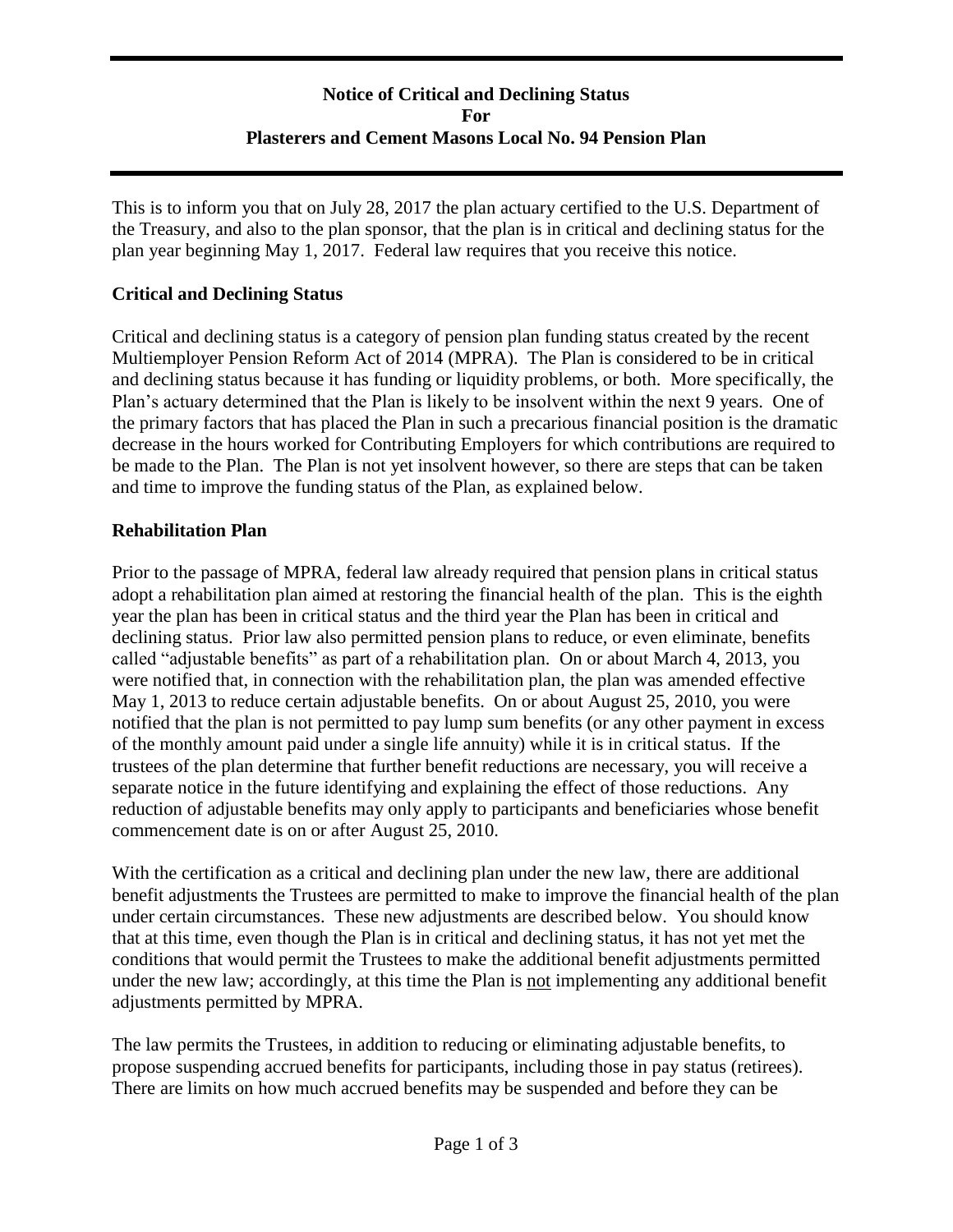# **Notice of Critical and Declining Status For Plasterers and Cement Masons Local No. 94 Pension Plan**

suspended the law requires the proposed benefit suspension be submitted to and approved by the Secretary of the Treasury and be submitted to a vote of the participants, including retirees.

Any reduction of adjustable benefits, as allowed for under the current rehabilitation plan, will not reduce the level of a participant's basic benefit payable at normal retirement. However, reductions in the participant's basic benefit payable at normal retirement may occur if benefits are suspended under the critical and declining status MPRA rules. If the Trustees of the Plan propose to suspend portions of accrued benefits, you will be provided with ample notice and the opportunity to vote on the reductions. If the Trustees of the Plan determine that further benefit reductions are necessary, you will receive a separate notice in the future identifying and explaining the effect of those reductions.

### **Adjustable Benefits**

The plan offers the following adjustable benefits which may be reduced or eliminated as part of any rehabilitation plan the pension plan may adopt:

- $\Box$  Early retirement benefit or retirement-type subsidy;
- □ Sixty-month payment guarantees; and
- $\Box$  Benefit payment options other than a qualified joint-and survivor annuity (QJSA).

#### **Accrued Benefits**

Under MPRA, suspension of accrued benefits could include reduction of the normal retirement age benefit for active employees and terminated employees who have not started their pension as well as a reduction in the benefit currently payable to retirees and beneficiaries. Any suspension of accrued benefits may not reduce the level of a participant's benefit to less than 110% of the PBGC benefit guarantee level nor may it reduce benefits for any participant on a disability pension or who is over the age of 80 (and any benefit suspension is phased in from age 75 to 80).

#### **Employer Surcharge**

The law requires that all contributing employers pay to the plan a surcharge to help correct the plan's financial situation. The amount of the surcharge is equal to a percentage of the amount an employer is otherwise required to contribute to the plan under the applicable collective bargaining agreement. With some exceptions, a 5% surcharge is applicable in the initial critical year and a 10% surcharge is applicable for each succeeding plan year thereafter in which the plan is in critical status. The surcharge generally ceases upon the adoption of a rehabilitation plan by the Trustees and its approval by the parties to the collective bargaining agreement.